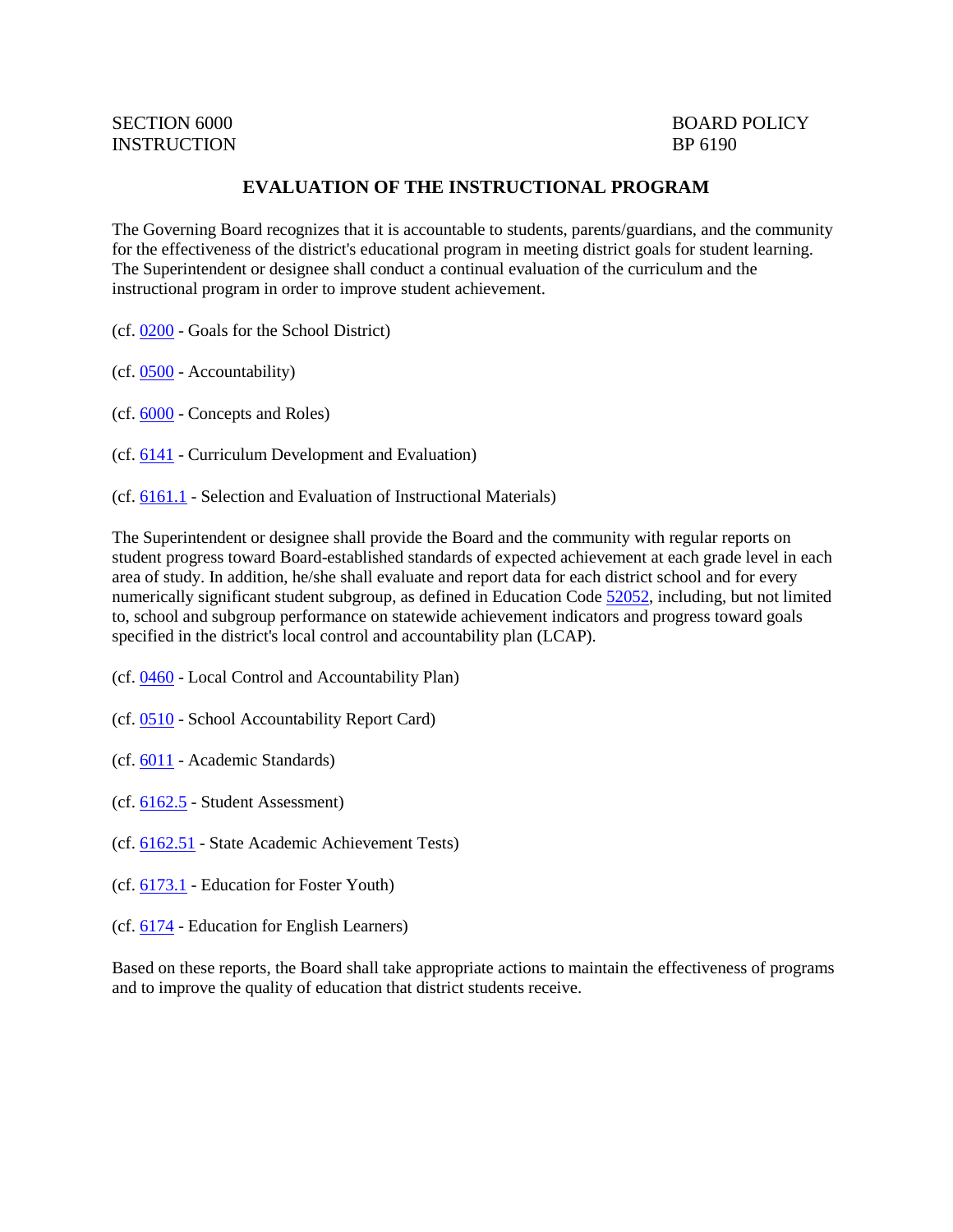#### Annual Monitoring of Consolidated Application Programs

The Board and the Superintendent or designee shall annually determine whether the district's categorical programs funded through the state's consolidated application are effective in meeting the needs of the students they are intended to serve. As a basis for this evaluation, the Superintendent or designee shall recommend for Board approval the specific, measurable criteria that shall be used at each school and at the district level. These criteria may include, but are not necessarily limited to, the progress of all students and of each numerically significant subgroup toward goals contained in the district's LCAP, the school's single plan for student achievement, Title I local educational agency plan, and/or other applicable district or school plans.

#### Federal Program Monitoring

To ensure that the district's categorical programs comply with applicable legal requirements, the Superintendent or designee shall, on an ongoing basis, conduct a district self-evaluation which may utilize tools developed by the district or the California Department of Education (CDE).

When the district is selected by the CDE for a Federal Program Monitoring (FPM) compliance review, the Superintendent or designee shall gather and submit all documentation and data required for the review and shall cooperate with CDE staff to facilitate program monitoring.

- (cf. [0410](http://gamutonline.net/displayPolicy/890898/6) Nondiscrimination in District Programs and Activities)
- (cf. [0420](http://gamutonline.net/displayPolicy/1002197/6) School Plans/Site Councils)
- (cf. [1312.3](http://gamutonline.net/displayPolicy/1074993/6) Uniform Complaint Procedures)
- (cf. [1312.4](http://gamutonline.net/displayPolicy/936007/6) Williams Uniform Complaint Procedures)
- (cf. [4131](http://gamutonline.net/displayPolicy/1002203/6) Staff Development)
- (cf. [5020](http://gamutonline.net/displayPolicy/288762/6) Parent Rights and Responsibilities)
- (cf. [5148](http://gamutonline.net/displayPolicy/1002210/6) Child Care and Development Programs)
- (cf. [5148.2](http://gamutonline.net/displayPolicy/1002212/6) Before/After School Programs)
- (cf. [5148.3](http://gamutonline.net/displayPolicy/1002214/6) Preschool/Early Childhood Education)
- (cf. [6020](http://gamutonline.net/displayPolicy/171184/6) Parent Involvement)
- (cf. [6142.7](http://gamutonline.net/displayPolicy/1036974/6) Physical Education and Activity)
- (cf. [6171](http://gamutonline.net/displayPolicy/288781/6) Title I Programs)
- (cf. [6173](http://gamutonline.net/displayPolicy/274293/6) Education for Homeless Children)
- (cf. [6175](http://gamutonline.net/displayPolicy/303911/6) Migrant Education Program)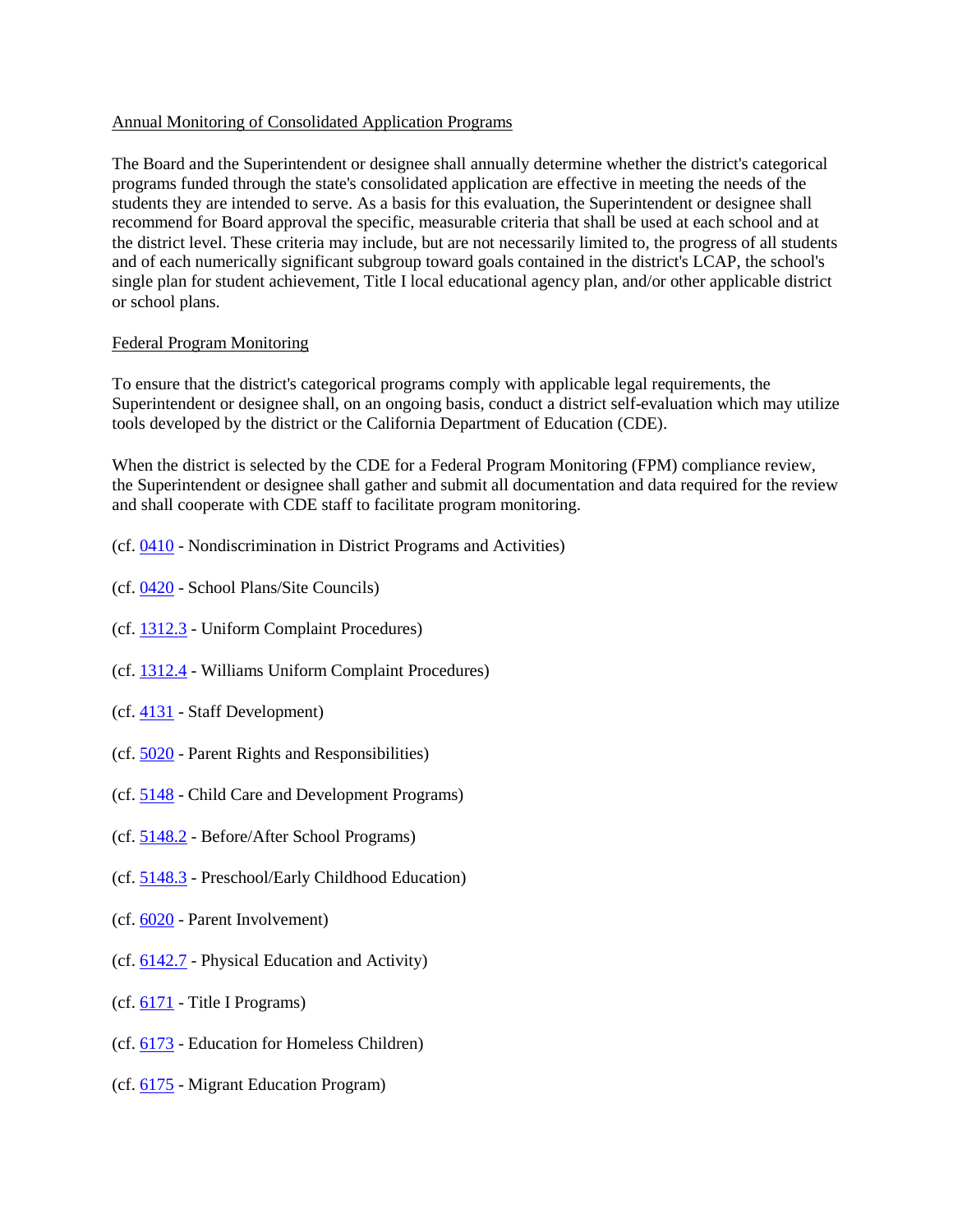(cf. [6178](http://gamutonline.net/displayPolicy/211110/6) - Career Technical Education)

(cf. [6178.1](http://gamutonline.net/displayPolicy/1075012/6) - Work-Based Learning)

(cf. [6200](http://gamutonline.net/displayPolicy/171737/6) - Adult Education)

In the event that the FPM review results in a finding of noncompliance in relation to any program, the Superintendent or designee shall submit a proposed resolution to the CDE within 45 days of the date the district was notified of the finding. The resolution shall be implemented in accordance with the terms and timeframe specified in the resolution agreement with the CDE.

The Superintendent or designee shall report to the Board regarding the results of the review process.

#### Western Association of Schools and Colleges (WASC) Accreditation

The Board believes that accreditation by the Western Association of Schools and Colleges (WASC) can foster excellence and ongoing academic improvement in the district's schools. The results of the accreditation process also may demonstrate to parents/guardians and the community that the schools are meeting their goals and objectives and the WASC criteria for school effectiveness through a viable instructional program.

The Superintendent or designee shall undertake procedures whereby district schools may achieve and maintain full WASC accreditation status. The schools shall conduct a self-study in accordance with WASC requirements, cooperate with the WASC committee during a site visit, and develop and review action plans to increase the effectiveness of the instructional program for students. The Superintendent or designee shall regularly report to the Board on the status of district schools and any WASC recommendations for school improvement.

The results of any inspection of a school by WASC, or any other the accrediting agency, shall be published not later than 60 days after the results are made available to the school.

Publication shall be by notifying each parent/guardian in writing and/or by posting the information on the district's or school's web site, as determined by the Superintendent or designee. (Education Code [35178.4\)](http://gamutonline.net/displayPolicy/249121/6)

(cf. [1113](http://gamutonline.net/displayPolicy/211084/6) - District and School Web Sites)

(cf. [5145.6](http://gamutonline.net/displayPolicy/222839/6) - Parental Notifications)

If any district school loses its accreditation status, the Board shall give official notice at a regularly scheduled Board meeting. The Superintendent or designee shall provide written notification to each parent/guardian of a student in the school that the school has lost its accreditation status, including the potential consequences of the loss of accreditation status. This notice shall also be posted on the district's web site and the school's web site. (Education Code [35178.4\)](http://gamutonline.net/displayPolicy/249121/6)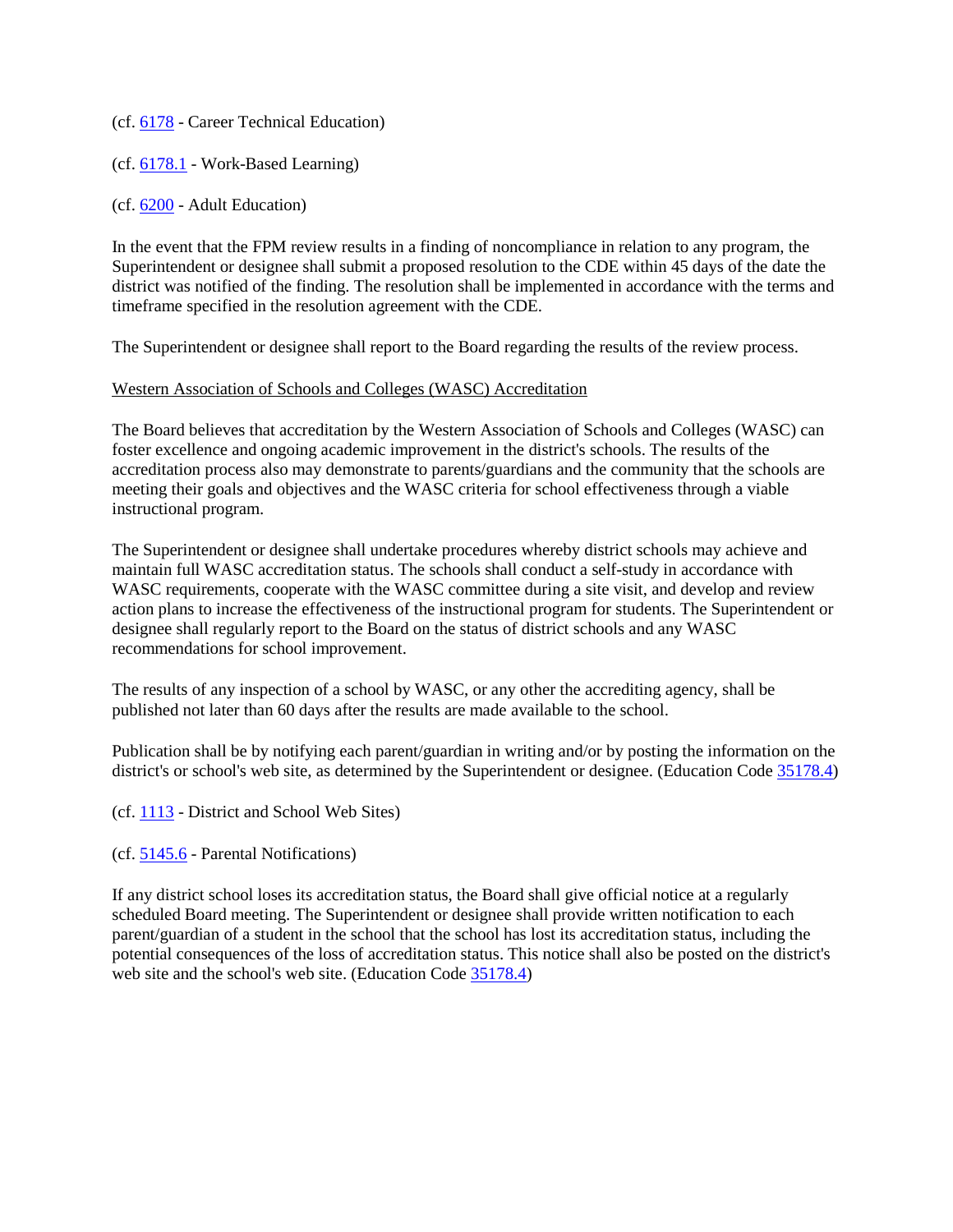Legal Reference:

#### EDUCATION CODE

[33400-](http://gamutonline.net/displayPolicy/131296/6)[33407](http://gamutonline.net/displayPolicy/131300/6) Educational evaluations

[35178.4](http://gamutonline.net/displayPolicy/249121/6) Notice of accreditation status

[44662](http://gamutonline.net/displayPolicy/138841/6) Evaluation and assessment guidelines, certificated employee performance

[48985](http://gamutonline.net/displayPolicy/132268/6) Compliance with translation of parental notifications

[51041](http://gamutonline.net/displayPolicy/132650/6) Education program, evaluation and revisions

[51226](http://gamutonline.net/displayPolicy/132678/6) Model curriculum standards

[52052-](http://gamutonline.net/displayPolicy/899522/6)[52052.1](http://gamutonline.net/displayPolicy/899523/6) Academic Performance Index; numerically significant student subgroups

[52060-](http://gamutonline.net/displayPolicy/1007011/6)[52077](http://gamutonline.net/displayPolicy/899537/6) Local control and accountability plan

[62005.5](http://gamutonline.net/displayPolicy/133926/6) Failure to comply with purposes of funds

[64000-](http://gamutonline.net/displayPolicy/133932/6)[64001](http://gamutonline.net/displayPolicy/133933/6) Consolidated application process

CODE OF REGULATIONS, TITLE 5

[3930](http://gamutonline.net/displayPolicy/186932/6)[-3937](http://gamutonline.net/displayPolicy/186939/6) Program requirements

[3942](http://gamutonline.net/displayPolicy/186942/6) Continuity of funding

UNITED STATES CODE, TITLE 20

[6311](http://gamutonline.net/displayPolicy/303162/6) Adequate yearly progress

Management Resources:

#### CALIFORNIA DEPARTMENT OF EDUCATION PUBLICATIONS

FPM Frequently Asked Questions

Federal Program Monitoring Instruments

### WESTERN ASSOCIATION OF SCHOOLS AND COLLEGES PUBLICATIONS

Focus on Learning Joint WASC/CDE Process Guide, 2014